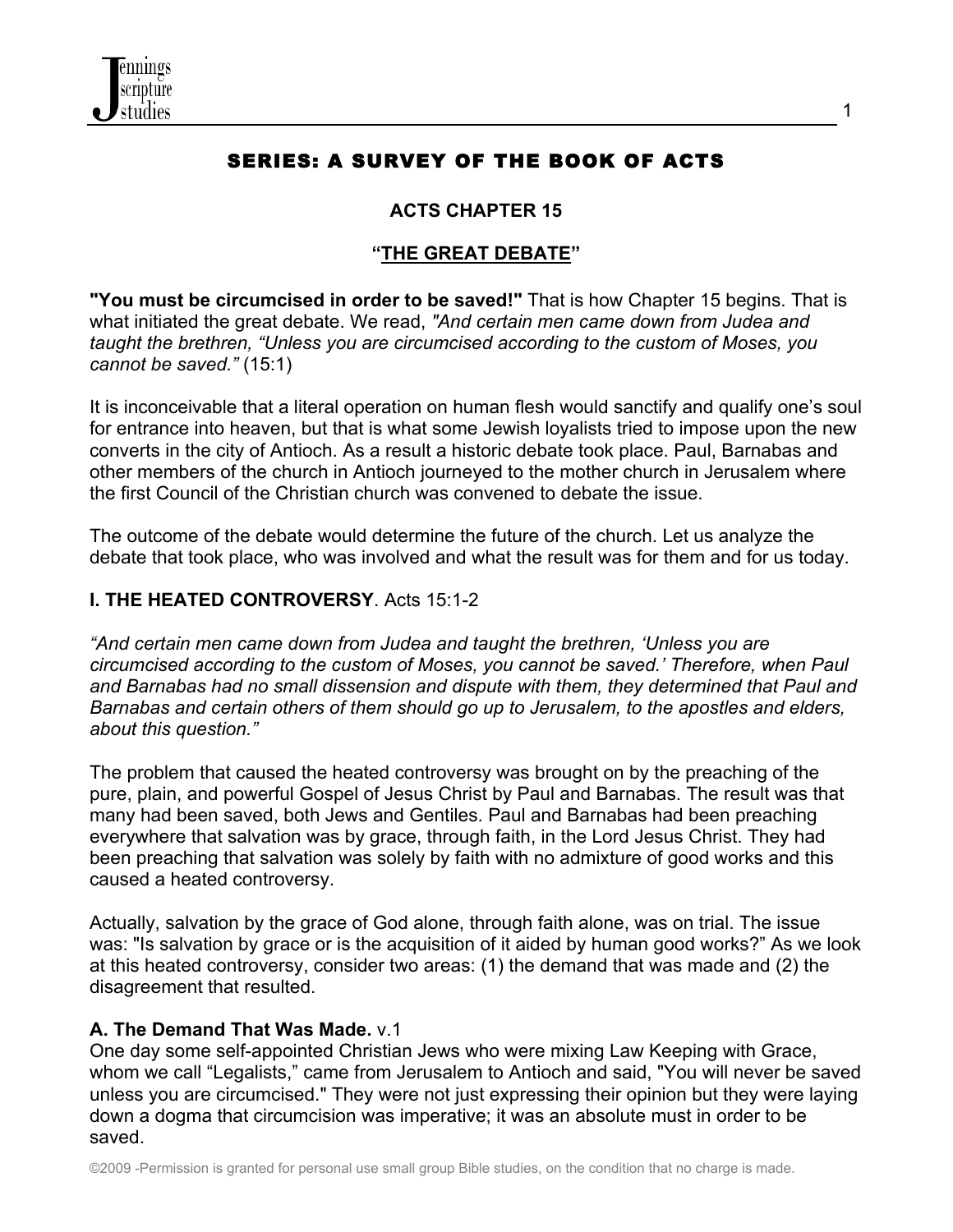Here is where churches continue to divide today. To Jesus' "*You must be born again*" some, like these in Chapter 15, add: "You must be baptized"; "You must unite with the church"; "You must worship on one particular day"; "You must belong to this certain church", etc.

The question to be answered here is crystal clear: is salvation all of grace, or are externals to be added as a condition of salvation? These Jewish leaders would admit that you must trust Jesus Christ, but they were saying that that was not enough, you must also add something else; faith is not enough, you must add some human achievements to the process.

If that is true, it is a direct contradiction to these following words: *"He* (Jesus Christ) *is also able to save to the uttermost those who come to God through Him, since He always lives to make intercession for them."* (Hebrews 7:25) The worst enemy of the gospel of the grace of God is the person who makes salvation dependent upon Jesus Christ plus someone or something else. That is what these Jewish antagonists were attempting to do when they demanded that those who believed in Jesus Christ for salvation must also be circumcised. They were zealous Christian Jews who had not yet fully understood the distinction between The Law of Moses and the Gospel of Grace. They belonged to the Pharisee Party (v.5) They were in a transition period. They probably meant well, but they were perpetuating error.

### **B. The Dissension That Resulted.** v.2a

*"Therefore, when Paul and Barnabas had no small dissension and dispute with them, they determined that Paul and Barnabas and certain others of them should go up to Jerusalem, to the apostles and elders, about this question."* 

The apostle Paul immediately and vehemently denounced such devilish doctrine. Later Paul wrote the book of Galatians to deal with this very subject. In Galatians chapter 2, Paul refers to this encounter here in Acts Chapter 15. He writes, *"to whom we did not yield submission even for an hour, that the truth of the gospel might continue with you."* (Gal.2:15)

# **C. The Decision They Reached.** V.2b

Because the dissension and debate was so heated, we read that "*they determined that Paul and Barnabas and certain others of them should go up to Jerusalem, to the apostles and elders, about this question."* It was necessary for the young churches to be united in doctrine, to speak with one voice. It would not do for the church in Jerusalem to be teaching one thing and the church in Antioch to be teaching just the opposite.

This decision was not necessary in the sense that the church at Antioch had no authority to settle the question, but because these Jewish trouble-makers had come from Jerusalem intimating that they had the authority of the Jerusalem church behind them, it was considered appropriate that representatives from the church in Antioch should go to Jerusalem and discuss this matter and get it settled once and for all, which they did.

# **II. THE HISTORIC COUNCIL.** Acts 15:3-21

# **A. The Delegation Arrived.** 15:3-6

*"Paul and Barnabas and certain others ….. were received by the church and …. They*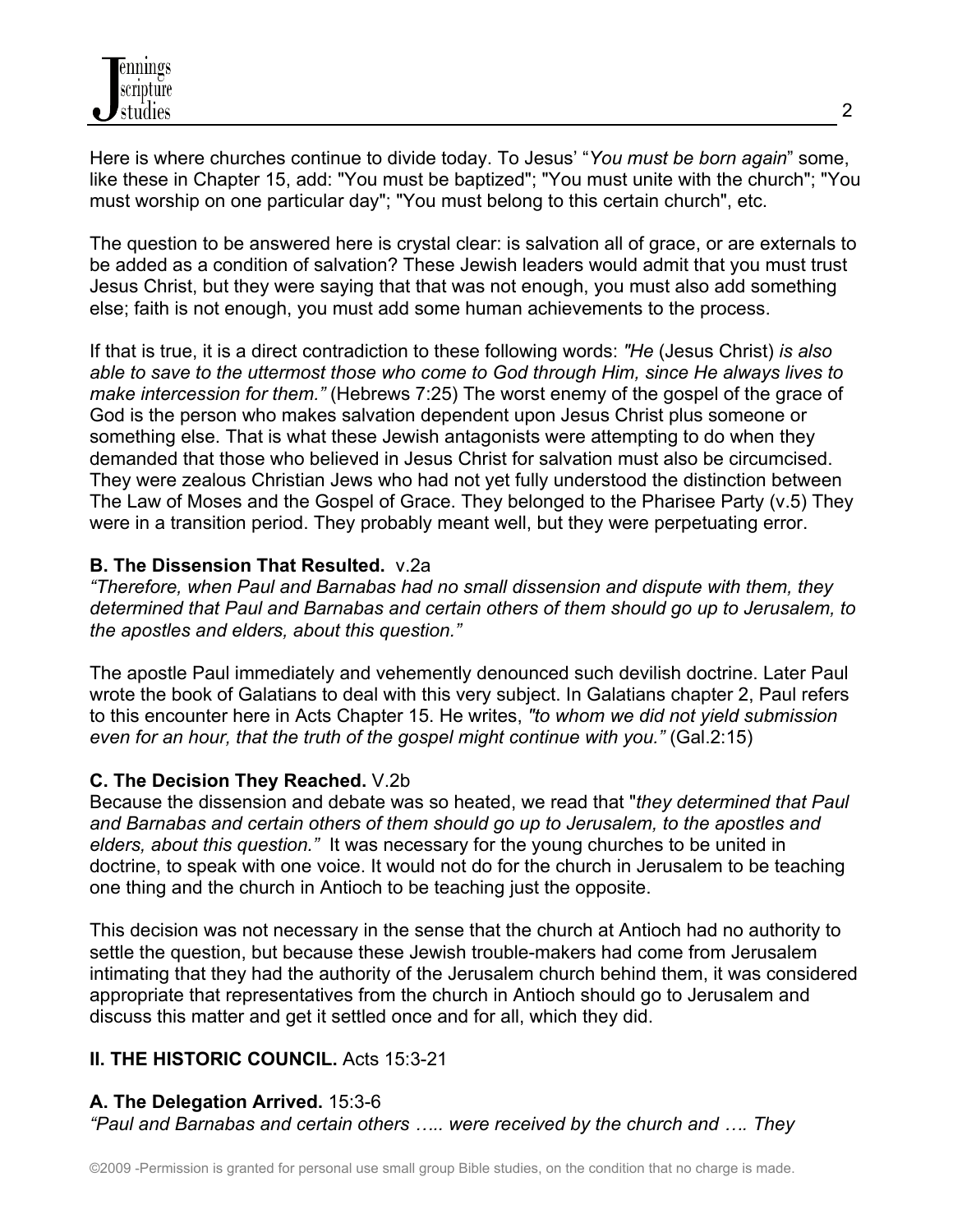*reported all things that God had done with them. Now the apostles and elders came together to consider this matter."*

However, when they got to Jerusalem, Pastor James, the pastor of the Jerusalem church, made it quite clear that the church in Jerusalem did not send these men to Antioch. He said, *"We have heard that some who went out from us have troubled you with words, unsettling your souls, saying, "You must be circumcised and keep the law" - to whom we gave no such commandment." (15:24)*

### **B. The Defense Was Argued.** 15:7-18

The public discussion was summed up in three statements, one by Peter, one by Paul and one by James. Peter took the floor first. (vs. 7-18) No one was better qualified to address the subject than the apostle Peter, a converted Jew. His argument was based upon the case of Cornelius recorded in Acts Chapter 10. He reminded this same Council that when they had heard about the conversion of the Gentile, Cornelius, they did not require that he and the other Gentiles who had exercised saving faith in the Lord Jesus Christ, be circumcised. He was asking them, "Are you now going to repeal the decision you made back then?"

The second speaker was Paul. He tells of his recent missionary journey with Barnabas and reports about the conversion of multitudes of Gentiles who had been saved without the least knowledge of circumcision or any knowledge of the Law of Moses. (v.12)

The third speaker was James, the pastor of the Jerusalem church and the moderator of the Council. He showed that what Peter and Paul had said was in perfect harmony with the Scriptures. One of the most significant statements in the book of Acts is verse 15,*" with this the words of the prophets agree."* James then quotes the words of the prophet Amos recorded in Amos 9:11-12 and repeated here in Acts 15 - *"'After this I will return And will rebuild the tabernacle of David, which has fallen down; I will rebuild its ruins, And I will set it up; So that the rest of mankind may seek the LORD, Even all the Gentiles who are called by My name, Says the LORD who does all these things.'"* (vs.16-17)

James' summation is this: Peter, Paul, and Barnabas have been in agreement with prophecy. And as a result, the defense rested their case and the opposition was silenced.

#### **C. The Decision Was Announced.** 15:19

*"Therefore I judge that we should not trouble those from among the Gentiles who are turning to God…."*

Evidently the council voted or in some way indicated their decision, and James, the moderator of the Council and pastor of the church, announced the decision of the council. He said that the Gentile believers must be left alone and were not to be troubled by the Jewish believers.

This decision was a triumph for grace, and settled once for all that salvation is by grace through faith in the Lord Jesus Christ. Later on Paul wrote in the book of Ephesians*, "For by grace you have been saved through faith, and that not of yourselves; it is the gift of God, not of works, lest anyone should boast."* (Eph. 2:8-9)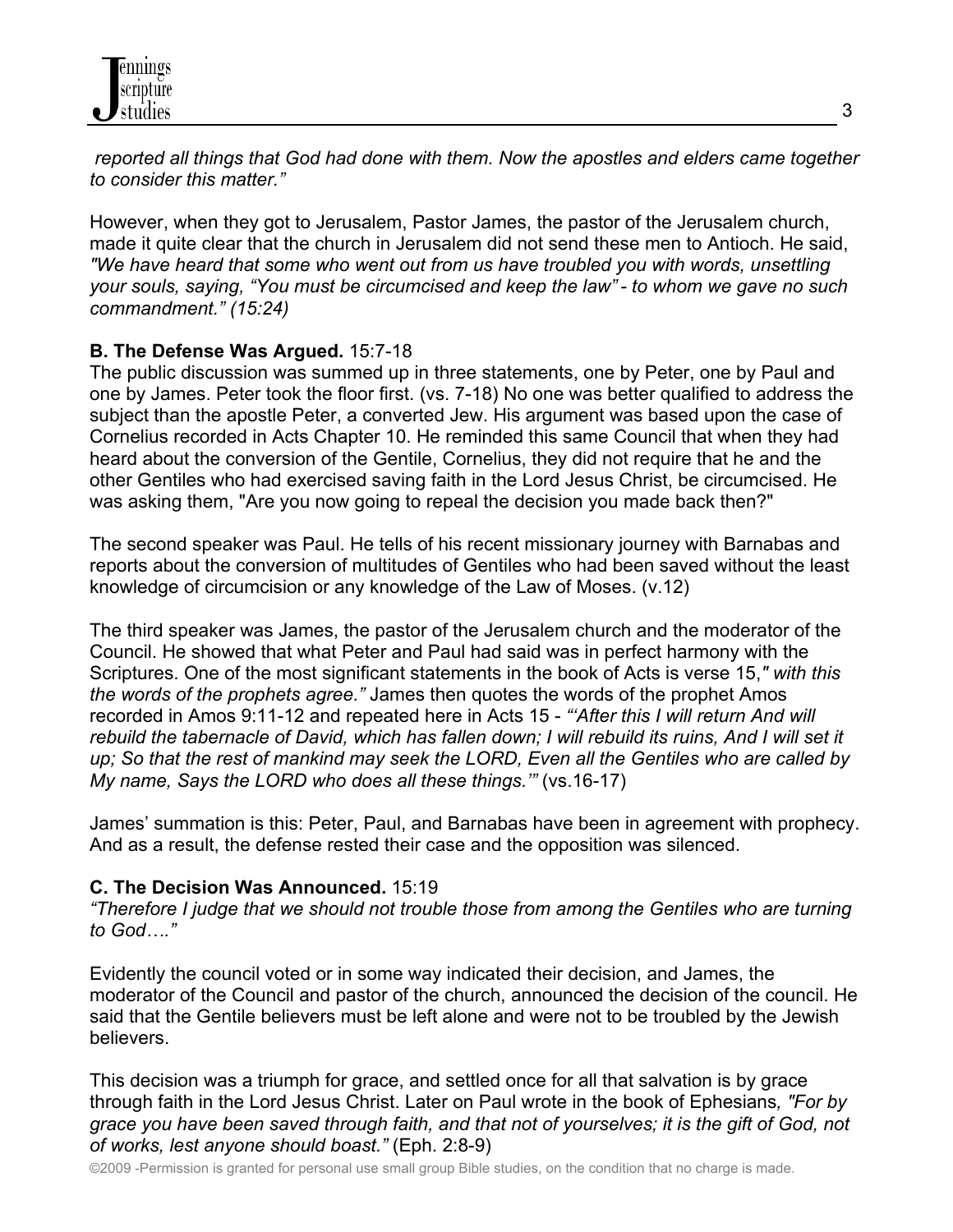The Great Debate resulted in the glorious gospel of the grace of God being exonerated and it has been the theme of God honored gospel preaching from that day to this. Many lessons can be learned from this debate. We should remember the words of Philip Melanchthon, a reformer, who stated: "In essentials, unity. In non-essentials, liberty. In all things, charity."

### **III. THE HERALDED CORRESPONDENCE.** 15:23-29

### **A. The Details It Contained.** 15:24-29

After the council had reached its decision and James had announced the result, it was agreed that a letter should be sent to the church in Antioch and elsewhere declaring the position of the Council. The letter proclaimed liberty and encouraged purity. *"For it seemed good to the Holy Spirit, and to us, to lay upon you no greater burden than these necessary things: that you abstain from things offered to idols, from blood, from things strangled, and from sexual immorality. If you keep yourselves from these, you will do well."* (v.29)

### **B. The Delight of The Church.** 15:30-31

When the postman delivered the letter from the church council in Jerusalem to the church in Antioch it was met with great joy. *"When they had read it, they rejoiced over its encouragement."* (v.31)

This letter has been called the Magna Carta of the Christian church. It was the Emancipation Proclamation from the Mosaic Law as a means of salvation and it caused great joy among the Gentile believers in Antioch.

**Illustration:** I visited a man in the hospital who was not expected to live long. When I reached his room another minister was talking with him and I heard the minister say to the patient, "Unless you get out of this bed and get baptized you will go to hell!"

After that minister left the room I took my Bible and showed the gentleman several New Testament verses that emphasized the necessity of placing of one's faith in the Lord Jesus Christ and His finished work on the cross. I not only read the verses to him but handed him the Bible and had him read the verses for himself. After he read those verses he said to me, "I want to receive Jesus Christ as my Savior. I know he died for me." In a simple prayer he placed the matter of his soul's salvation totally into the hands that had been pierced for him on the cross of Calvary. I kept in touch with the gentleman who did recover from his serious illness and lived for several years as a trophy of the saving grace of the Lord Jesus Christ.

# **IV. THE HAGGLING COMPANIONS.** 15:36-41

God tells it like it is; He paints the picture warts and all. After the tremendous positive development at the Jerusalem Church Conference, Paul, Barnabas and their companions returned to Antioch and continued their ministry. (v.35) Everything went along smoothly for a while until a disagreement developed between, of all people, Paul and Barnabas!

The Bible does not flatter its heroes. Here in this conflict, both Paul and Barnabas are seen engaging in a very human activity, that of quarreling! It is sad but it is true - two giants of the

4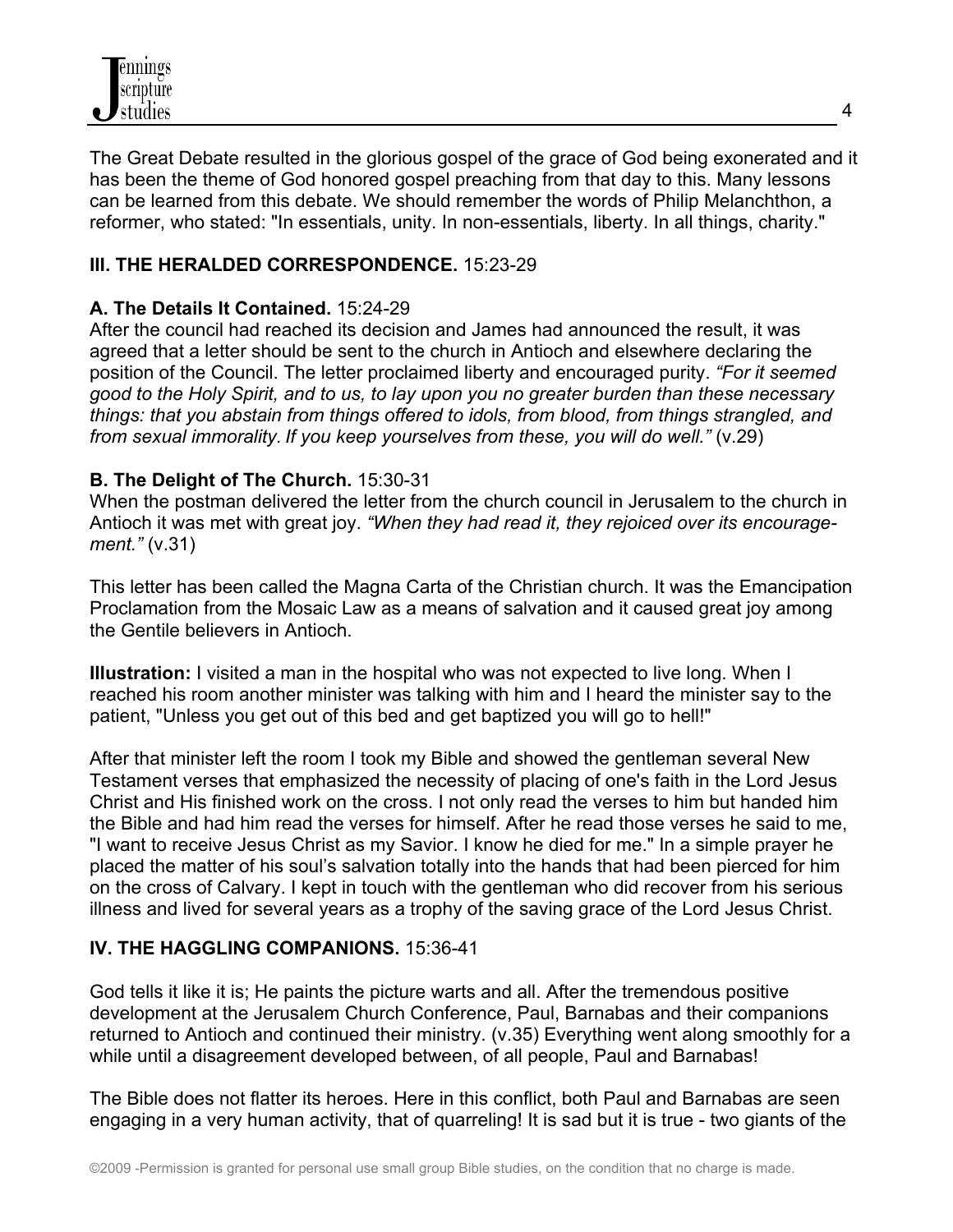faith faced off in a verbal battle. Paul squared off with his traveling companion and coworker, Barnabas, over an issue that both men felt strongly about, and neither was willing to budge. Because each was convinced he was right, they were not able to come to an agreement and the result was that a great team split up. But through it all God's work continued to advance in spite of human frailties. Paul and Barnabas were united about doctrine and were inseparable on big issues but they were divided on a little issue. They were great in public ministry, but it was a private matter that separated them. How could such a thing happen? Well, it started with a small disagreement. Why did they quarrel?

### **A. Their Personal Desires.** 15:36-37

*"Then after some days Paul said to Barnabas, "Let us now go back and visit our brethren in every city where we have preached the word of the Lord, and see how they are doing."*(v.36)

Paul suggested to Barnabas that they return to the cities in which they had ministered on their first missionary journey. This was to be the beginning of Paul's second missionary journey. Paul is seen throughout as the leader of the Paul and Barnabas team. Barnabas evidently agreed to Paul's proposal up to this point, however, that is as far as Barnabas' agreement went.

*"Now Barnabas was determined to take with them John called Mark."* (v.37) the Greek word for "determined" means "to be minded with strong purpose" and has the idea behind it that Barnabas continually stood his ground and would not give in. Right here in this area of personal desires and personal preferences is where most quarrels among Christians begin. Our clashes are not usually doctrinal but relate to personal preferences.

#### **B. Their Pointed Disagreement.** 15:38

*"But Paul insisted that they should not take with them the one who had departed from them in Pamphylia, and had not gone with them to the work."*

Disagreements are never pleasant, but they need not be fatal to our fellowship with one another. Quarreling is like buttermilk -- the longer it stands, the more sour it becomes! This quarrel between Paul and Barnabas got pretty sour - for we read that the contention was sharp between them.

#### **C. Their Painful Division**. 15:39-41

*"Then the contention became so sharp that they parted from one another. And so Barnabas took Mark and sailed to Cyprus; but Paul chose Silas and departed, being commended by the brethren to the grace of God. And he went through Syria and Cilicia, strengthening the churches."*

It would be nice if we could say that these men settled their differences, but it did not work out that way. Two strong wills clashed and they parted company and went off in two different directions. Barnabas took John Mark and sailed to Cyprus, and Paul took Silas and set off on his second missionary journey.

There is a sadness in the parting of these two good Christian men. They had been friends for a long time and had worked so well together on that first missionary journey. But now they